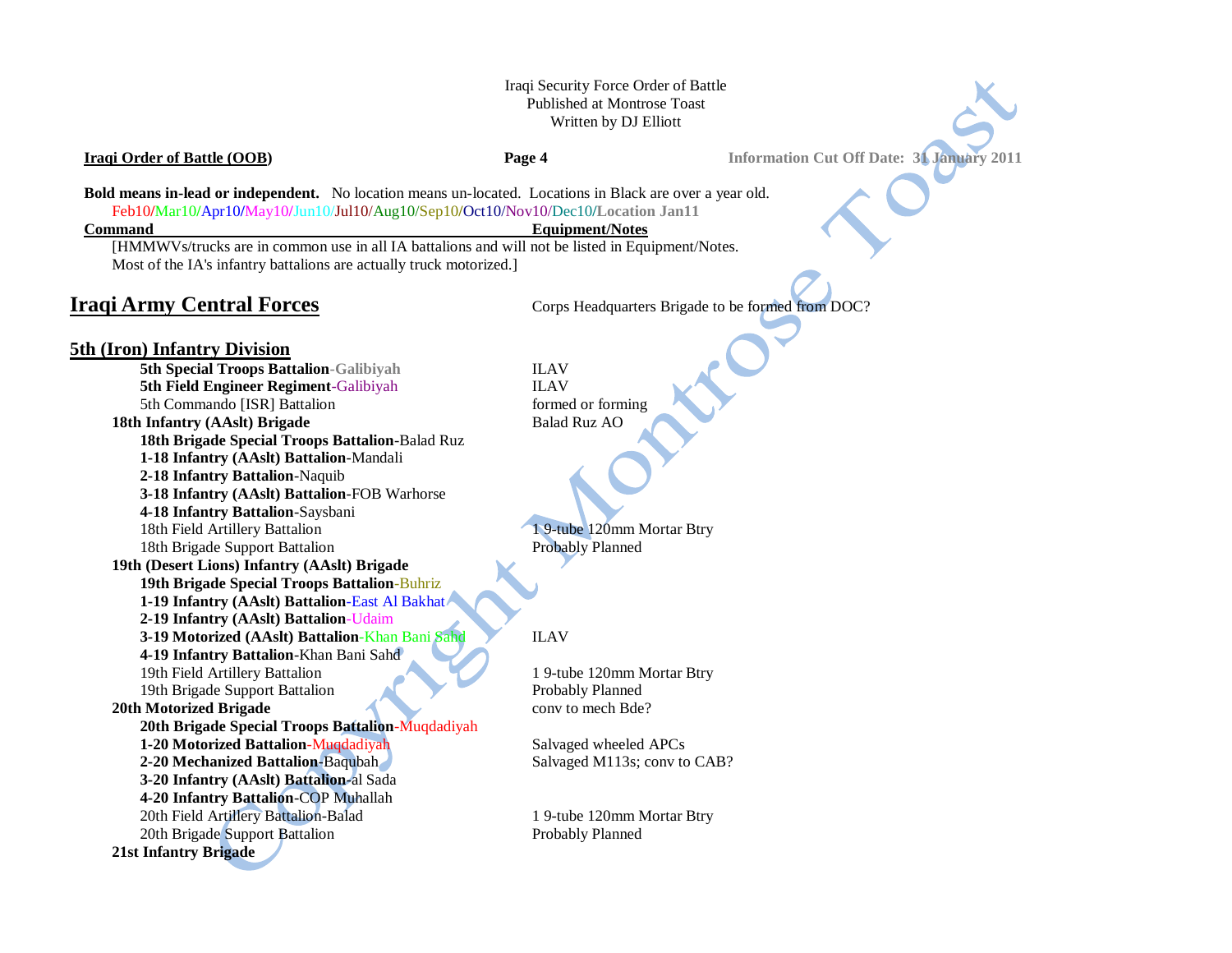| 21st Brigade Special Troops Battalion-Balad               |                                               |
|-----------------------------------------------------------|-----------------------------------------------|
| 1-21 Infantry Battalion-Diyala                            |                                               |
| 2-21 Infantry Battalion-Samood                            |                                               |
| 3-21 Infantry Battalion-Kirkush (trng)                    |                                               |
| 21st Field Artillery Battalion                            | 1 9-tube 120mm Mortar Btry                    |
| 21st Brigade Support Battalion                            | Probably Planned                              |
| 5th Field Artillery Regiment                              |                                               |
| 5th Field Artillery Regiment HQ Company                   | Probable planned                              |
| <b>Field Artillery Battalion</b>                          | Planned IOC 2010/11                           |
| <b>Field Artillery Battalion</b>                          | Planned IOC 2010/11                           |
| 5th FA Support Battalion                                  | Planned IOC 2010/11                           |
| 5th Transportation and Provisioning Brigade               |                                               |
| 5th Location Command-Kirkush                              |                                               |
| 5th Base Defense Unit (MP Bn) -Kirkush                    |                                               |
| 5th Field Factory (Maint Bn) - Kirkush                    |                                               |
| 5th Motor Transport Regiment-Kirkush                      | 300x Hvy Truck                                |
| 5th Training Center (Bn) - Kirkush                        |                                               |
|                                                           |                                               |
| <b>6th Motorized Division</b>                             | CG also is KAC Cmdr                           |
| 6th Special Troops Battalion-W Baghdad (FOB Constitution) |                                               |
| 6th Field Engineer Regiment-W Baghdad (Old Muthanna) ILAV |                                               |
| 6th Commando [ISR] Battalion                              | formed or forming                             |
| 22nd (Cobras) Motorized Brigade                           | AAslt trng in Feb10 in Ninawa                 |
| 22nd Brigade Special Troops Bn-JSS Justice                | <b>Elms Moving to Mosul</b>                   |
| 1-22 Motorized Battalion-NW Baghdad (Kadhimiyah)          | DZIK3                                         |
| 2-22 Mechanized Bn-NW Baghdad (Khadimiyah/Ghazaliyah)     | BMP1                                          |
| 3-22 Motorized Battalion-Abu Atham                        | DZIK3                                         |
| 4-22 Motorized (AAslt) Battalion-NW Baghdad (Khadimiyah)  | DZIK3                                         |
| 22nd Field Artillery Battalion-                           | 19-tube 120mm Mortar Btry                     |
| 22nd Brigade Support Battalion                            | Probably Planned                              |
| 24th (Muthanna) Motorized Brigade                         | Forming a new Bde for 6th Div? Or other?      |
| 24th Brigade Special Troops Battalion Abu Ghraib          |                                               |
| 1-24 Motorized (AAslt) Battalion-Abu Ghraib               | <b>ILAV</b>                                   |
| 2-24 Motorized Battalion-west of Baghdad                  | DZIK3                                         |
| 3-24 Infantry (AAslt) Battalion-Abu Ghraib                |                                               |
| 4-24 Motorized Battalion-Zaidon                           | DZIK3                                         |
| 5-24 Infantry Battalion-                                  | Indicated by the existance of a 6th Bn        |
| 6-24 Infantry Battalion-Al Salam                          |                                               |
| 24th Field Artillery Battalion                            | 1 9-tube 120mm Mortar Btry                    |
| 24th Brigade Support Battalion                            | Probably Planned                              |
| 54th (Defenders of Baghdad) Motorized (AAslt) Brigade     | Apr2010: Cdo Bn attached? Op in Tikrit? xfer? |
| <b>54th Brigade Special Troops Bn-W Baghdad (Mansour)</b> |                                               |
| 1-54 Infantry (AAslt) Battalion-W Baghdad (Khadimiyah)    |                                               |
| 2-54 (Falcon) Infantry (AAslt) Bn-W Baghdad (Mansour)     |                                               |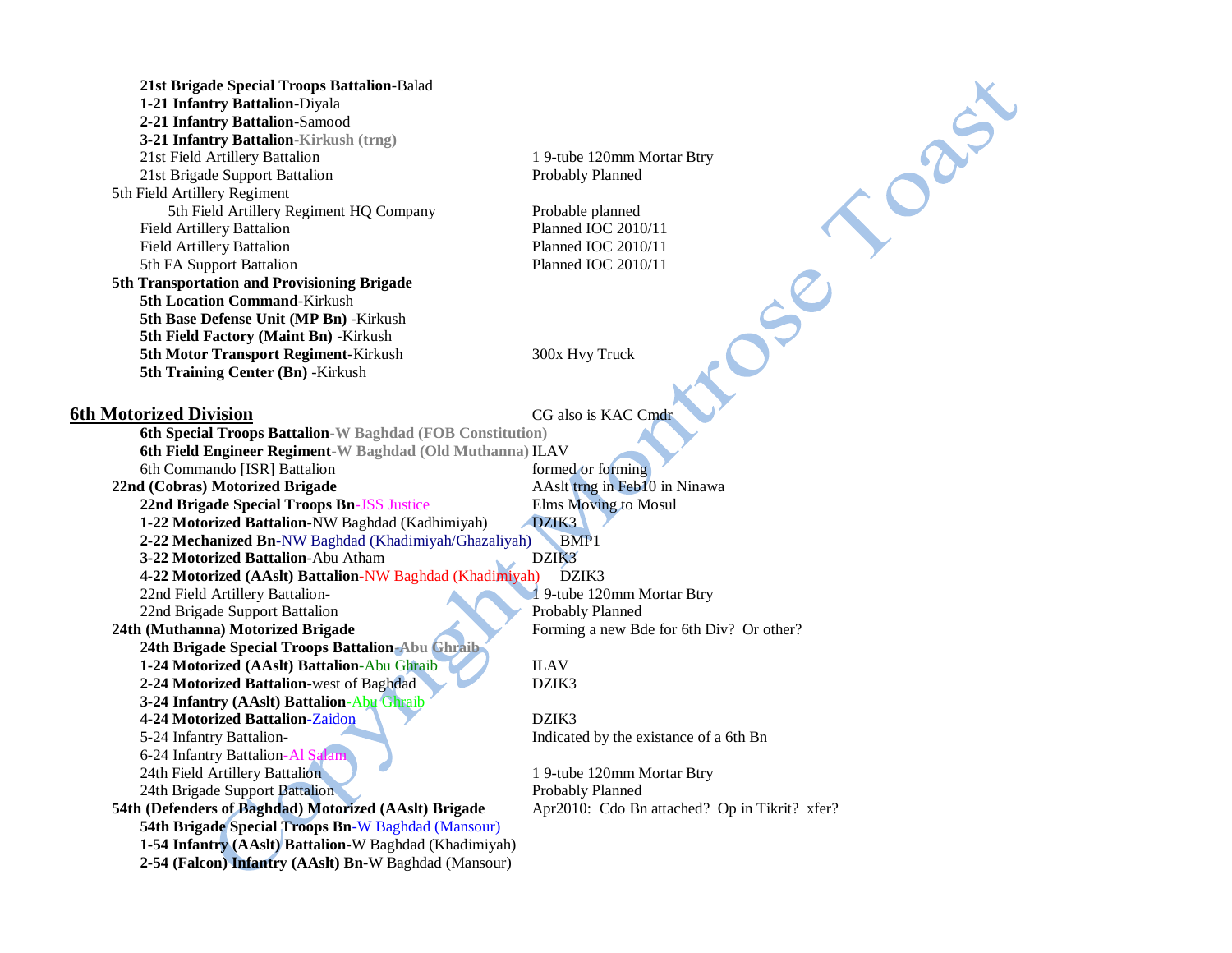**3-54 Motorized (AAslt) Battalion**-W Baghdad (Mansour) DZIK3 **4-54 Mechanized (AAslt) Battalion**-W Baghdad (Mansour) BMP1? 54th Field Artillery Battalion 1 9-tube 120mm Mortar Btry 54th Brigade Support Battalion Probably Planned **56th (Baghdad) Armor Brigade** ADCOM 6IAD/OPCON NOC; gaining ~67 M113s; **56th Brigade Special Troops Battalion-Baghdad (IZ)** 1st report 01Jan09; 1-56 Mech Bn or Tank Rgt [CAB] -Baghdad (IZ) CAB or Mech? 2-56 Mech Bn or Tank Rgt [CAB] -Baghdad (IZ) CAB or Mech? 3-56 Mech Bn or Tank Rgt [CAB] -Baghdad (IZ) CAB or Mech? 56th Field Artillery Battalion-56th Brigade Support Battalion- Planned or forming 6th Field Artillery Regiment 6th Field Artillery Regiment HQ Company Probable planned Field Artillery Battalion **Planned IOC 2010/11** Field Artillery Battalion Planned IOC 2010/11 6th FA Support Battalion Planned IOC 2010/11 **6th Transportation and Provisioning Brigade 6th Location Command** -Old Muthanna **6th Base Defense Unit (MP Bn)** -Old Muthanna DZIK3 **6th Field Factory (Maint Bn)** -Old Muthanna **6th Motor Transport Regiment**-Old Muthanna 300x Hvy Truck **6th Training Center (Bn)** -Old Muthanna

## **11th Infantry Division**

**11th Special Troops Battalion-E Baghdad (Old MoD Complex) 11th Field Engineer Regiment**-E Baghdad (Old MoD Complex) **11th Commando [ISR] Battalion-E Baghdad (Old MoD Complex) 42nd (Shadow) Infantry Brigade** conv to Mech? **42nd Brigade Special Troops Bn**-NE Baghdad **1-42 Mechanized Battalion**-Baghdad (Adhamiyah) MTLB/ILAV; Conv to CAB? **2-42 Infantry Battalion**-NE Baghdad (Sadr City) **3-42 (War Eagle) Infantry Bn**-NE Baghdad (Sadr City) 42nd Field Artillery Battalion-Taji 1 9-tube 120mm Mortar Btry 42nd Brigade Support Battalion Probably planned **43rd Infantry Brigade 43rd Brigade Special Troops Battalion**-E Baghdad (Rusafa) **1-43 Infantry Battalion**-E Baghdad (New Baghdad) **2-43 Infantry Battalion**-JSS Shield **3-43 Infantry Battalion**-Abu Ghraib 43rd Field Artillery Battalion-E Baghdad (Rusafa) 1 9-tube 120mm Mortar Btry 43rd Brigade Support Battalion Planned **44th Infantry Brigade** conv to Mech? **44th Brigade Special Troops Bn**-NE Baghdad (Sadr City) **1-44 Infantry Battalion**-NE Baghdad (JSS Sadr City)

RICK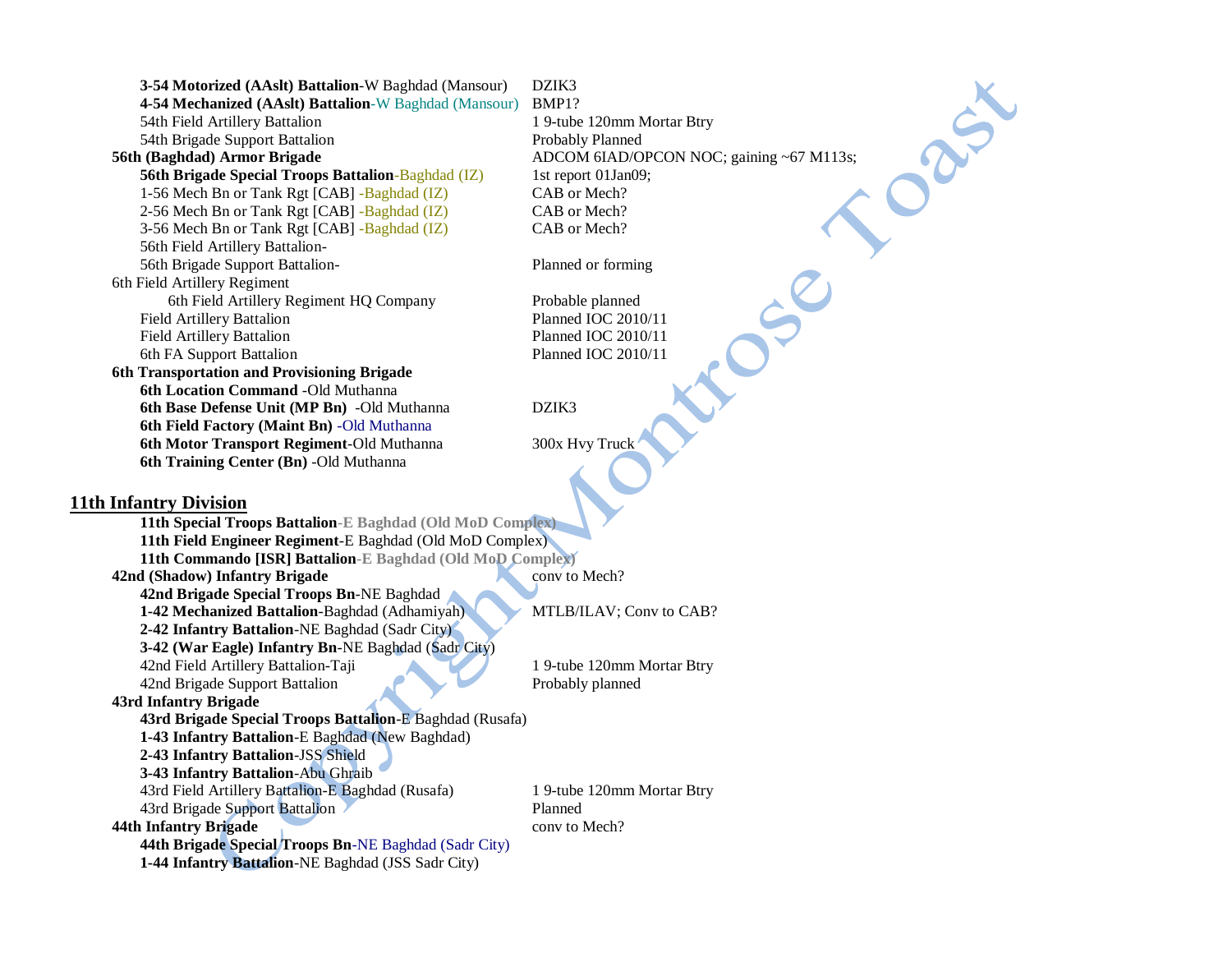**2-44 Infantry Battalion**-Sadr City (JSS Ur) **3-44 Mechanized Battalion**-NE Baghdad (Hamidiyah) BMP1 **4-44 Infantry Battalion**-NE Baghdad (Sadr City) 44th Field Artillery Battalion 1 9-tube 120mm Mortar Btry 44th Brigade Support Battalion Planned **45th Infantry Brigade 45th Brigade Special Troops Battalion**-Salman Pak **1-45 Infantry Battalion**-JSS Cahill **2-45 Infantry Battalion**-Maad'in **3-45 Infantry Battalion**-NE Baghdad (Adhamiyah) 45th Field Artillery Battalion 1 9-tube 120mm Mortar Btry 45th Brigade Support Battalion Probably Planned 11th Field Artillery Regiment 11th Field Artillery Regiment HQ Company Probable planned Field Artillery Battalion Planned IOC 2010/11 Field Artillery Battalion Planned IOC 2010/11 11th FA Support Battalion Planned IOC 2010/11 **11th Transportation and Provisioning Brigade 11th Location Command**-Rustimayah **11th Base Defense Unit (MP Bn)** -Rustimayah **11th Field Factory (Maint Bn)** -Rustimayah **11th Motor Transport Regiment-Istiqlal 300x Hyy Truck<br>
<b>11th Training Center (Bn)** -Baghdad (Old MoD) includes NCO Academy **11th Training Center (Bn)** -Baghdad (Old MoD) **17th Commando Division** Mech trng? D30s in 29Nov10 exercise-xfer fm 9th?

**17th Special Troops Battalion-Mahmadiyah 17th Field Engineer Regiment-JSS Deason 17th Commando [ISR] Battalion**-JSS Deason **23rd Commando Brigade 23rd Brigade Special Troops Battalion**-Mahmudiyah **1-23 Commando (Motorized) Battalion-Yusafiyah ILAV 2-23 Commando Battalion**-Mahmudiyah **3-23 Commando Battalion**-Tarfa 23rd Field Artillery Battalion-Mahmudiyah 1 9-tube 120mm Mortar Btry 23rd Brigade Support Battalion Probably Planned **25th (Baghdad Eagles) Commando Brigade** CALFEX Nov10 **25th Brigade Special Troops Battalion**-Mahmudiyah **1-25 Commando (Motorized) Battalion**-Lutifiyah 100+ vehicles **2-25 Commando Battalion-Yusafi 3-25 Commando Battalion**-Mahmadiyah 25th Field Artillery Battalion 1 9-tube 120mm Mortar Btry 25th Brigade Support Battalion Probably Planned **55th Commando Brigade 55th Brigade Special Troops Battalion**-Gharb Jihila

Canal